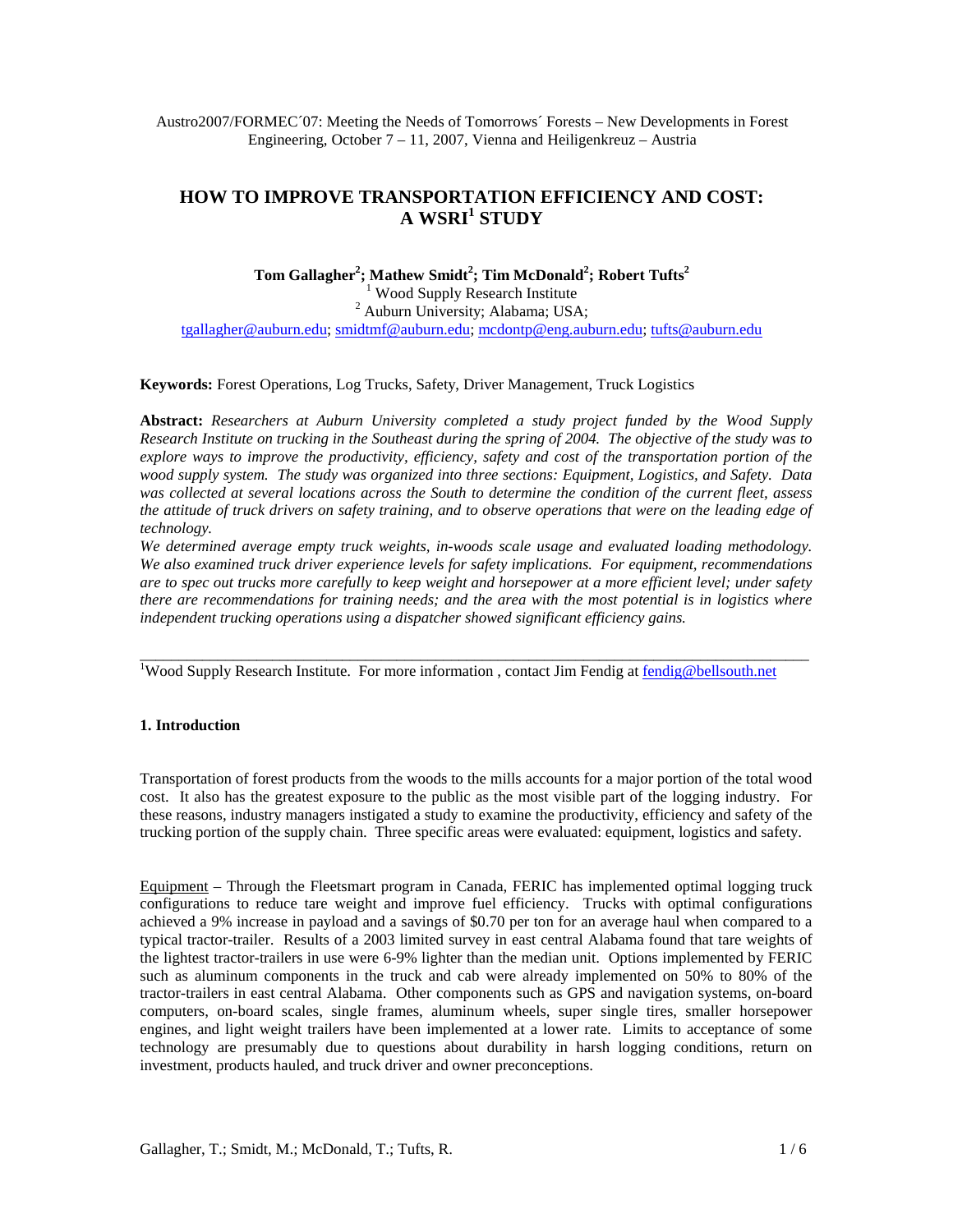Logistics – Efficiency of log transport in the South could be increased greatly through application of modern logistics technology. The current practice of dedicating tractor units to a particular logger maximizes the total number of miles driven to deliver a given quantity of wood and often leads to underutilization of trucking resources. Under some circumstances, having too few trucks assigned can lead to underutilized harvesting equipment if it sits idle waiting on wood already processed to be loaded and delivered. Random arrival times at mills can lead to extended waits at the woodyard. Coordination of pooled trucking resources, if managed properly, would eliminate most of these types of inefficiencies, but the forest products industry, and the logging community in particular, has been reluctant to adopt this strategy.

Safety – Any method implemented to increase efficiency of the log truck fleet is likely to lead to improvements in safety. Decreasing the number of miles driven by log trucks are likely to result in the following: 1) a reduced risk of involvement in incidents or accidents, 2) a reduced number of poor drivers through decreased employment, 3) an improvement in training of the remaining drivers and better compliance with Federal Motor Carrier Safety Regulations since centralizing trucking should lead to economies of scale in training and record keeping, and 4) a greater investment in modern trucks and trucking technology. Two surveys completed in Alabama in 2000 and 2003 indicated that the median tractor was 8 years old and 20 and 30 year old tractors are not uncommon.

# **2. Methods**

Data was collected from five "regions" across the South (Figure 1): North Carolina, South Carolina, Alabama/Georgia, Mississippi/Alabama and Texas/Louisiana. At each region, several facilities were visited and information on the trucks was gathered and the drivers were asked to complete a survey. Truck and trailer age, horsepower rating, products being hauled, whether in-woods scales were being used and load configuration were some of the measurements collected.



#### **Figure 1. The five "regions" where data was collected. For each region, several facilities were visited**

The driver survey consisted of several questions about length of service, driving habits, training received and insurance status. All of the questions on the survey centered around determining a "risk" rating for drivers.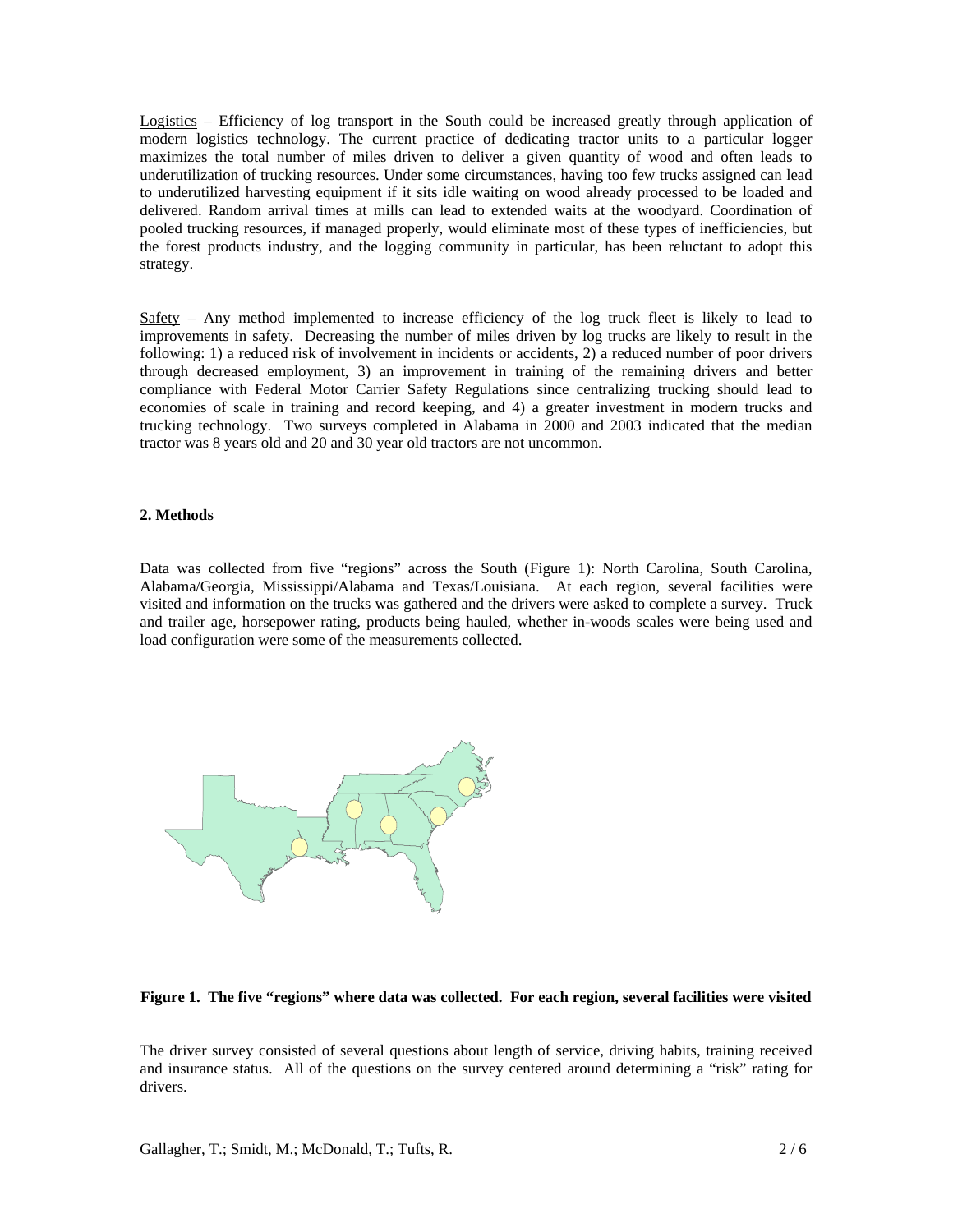# **3. Results and Discussion**

Approximately 600 trucks were measured and 400 drivers completed surveys throughout the five regions in the spring of 2004. The following represents the information we learned from the data:

**Equipment** – There was a wide range of trucks and trailers measured, from as early as 1975 to some brand new rigs just put to work. The average age of trucks and trailers was 10 years old. While many log trucks are purchased for the purpose of hauling forest products, there is still a strong population of over-the-road trucks being incorporated into the system. This was evident by the almost 40% of trucks that still had a sleeper attached.

The average empty weight of all trucks was 29,500 pounds (Figure 2), with the low coming in just below 24,000 and the heaviest truck at 33,800. Characteristics of the 25% lightest trucks include empty weight less than 28,300 pounds, typically a late model truck purpose built for logging, many lightweight components such as aluminum wheels and headache rack, smaller fuel tanks (<200 gallons) and no sleeper. The heaviest trucks were characterized with an empty weight greater than 31,000 pounds, large fuel tanks (>200 gallons) and many times still had a sleeper attached. Most of these trucks were used over-the-road rigs with a long wheel base.



**Figure 2. Range of truck weights across all the regions** 

Changes can be made to improve fuel efficiency. Select the correct engine size, transmission and rear axle ratio for the conditions expected. The greater the power demanded the greater the fuel consumption, and gear reduction is more efficient at producing tractive effort than additional horsepower. Teach drivers fuel-efficient techniques, such as operating at the most efficient rpm, rather than the higher range. Since fuel usage is at the maximum during acceleration, pick routes that have fewer stop signs and traffic lights.

Recently, much more emphasis has been put on truck and trailer design and how it can affect empty weights. A new trucking concern in Mississippi has put new trucks and trailers on the road specifically ordered for hauling forest products (Abbott, 2005). These trucks use lightweight components throughout, single fuel tanks and new lightweight trailers. The empty weight for these rigs is 25.720 lbs, fully fueled and driver in the cab.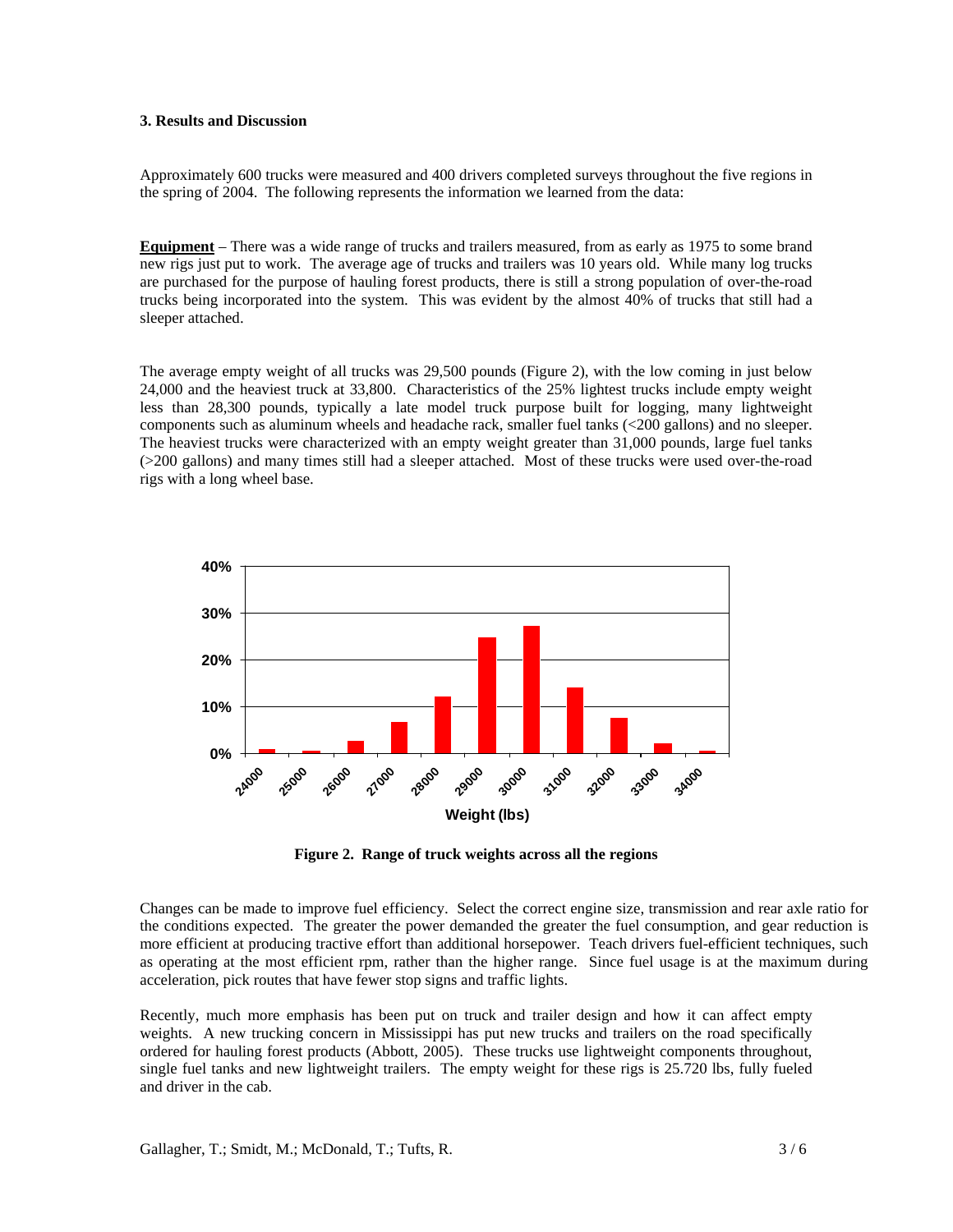Another technology used to improve efficiency of trucking is in-woods or on-board scales. Forest products will vary in weight for each loaded truck. Ensuring that the legal limit allowed in the region is on every truck will minimize overweight fines and maximize truck efficiency. The study tallied trucks with and without some type of weighing system and the results are shown in Figure 3. Several locations did not tally any in-woods scale usage and they are not included in the data. But for the locations included, the trucks without scales are evenly distributed across all weights. The trucks with some type of in-wood scaling are shown to be clustered around the legal limit for their region. Several states have legal limits above 80,000 pounds, so the heavy trucks in Figure 3 were not representing over-loaded trucks. Three of the regions showed good in-woods scale usage (NC, Miss/AL and TX/LA); two regions (SC and AL/GA) had very little. Adoption of in-woods scales seemed to be more influenced by the large forest products companies in the region than how the logger could benefit, though ultimately they did improve efficiency.



**Figure 3. Comparing trucks with and without scales at several locations indicates how more trucks are fully loaded when some type of in-woods scales are present** 

Other findings for equipment found that use of pole trailers could potentially increase net load weights by a ton, but many loggers were hesitant to include them in their system because of operational concerns. Also, allowing trucks to load wood in both directions (butt to tops) also increased net load weight by almost a ton, but pulpmills had operational difficulties that prevented this from occurring at all but a few locations.

**Logistics** – Trucking logistics have been examined using a computer program that evaluated several approaches to transporting wood from the harvesting site to the mills (McDonald et al., 2001). Using an informed dispatch scenario, 20 to 30 percent more wood was delivered than the traditional system of logger's having dedicated trucks. These benefits were achieved by reducing wait times and increasing loaded miles for the trucks involved.

As part of this project, we discussed several scenarios with loggers on how a pooled transport system could be implemented. The alternatives discussed included:

1. Consuming mills could require all wood to be delivered by an 'approved' transport contractor. The approved hauler (or haulers) would implement a high-tech logistics system to minimize unloaded miles driven subject to the constraint that all loads from every logger that should be delivered, in fact, are. The financial benefits of this system would be accrued by the consuming mill, provided the transport contractor could lower per-ton mileage costs. Indirect benefits might also be gained by coordinating arrivals at the mill gate, reducing congestion at the woodyard and perhaps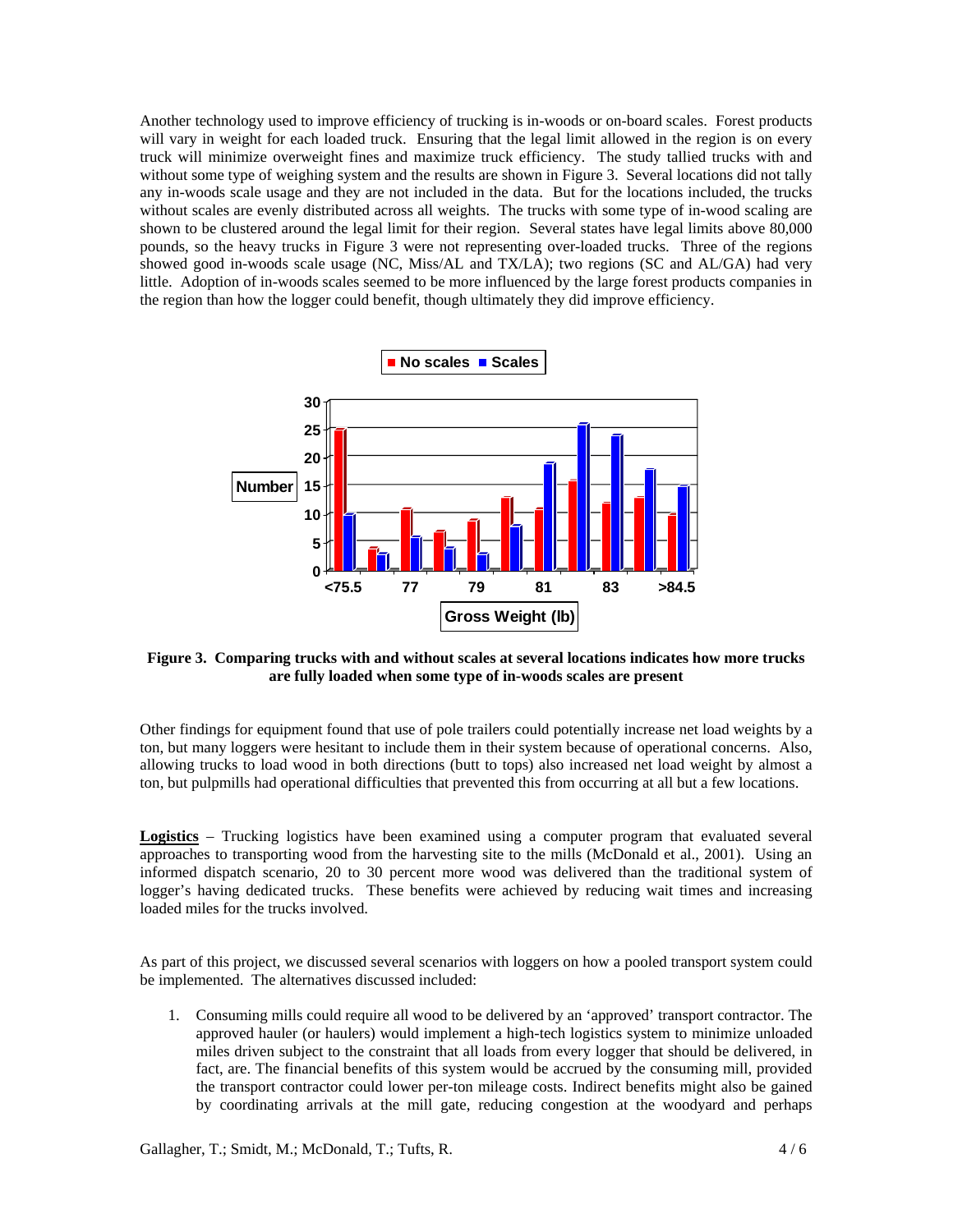eliminating the need for additional unloading capacity. There would also be a single point of negotiation for haul rates, perhaps lowering logging contract administration costs. Those loggers with efficient trucking operations might see a loss in total income if they were forced to quit hauling, but would also be relieved of the responsibility of administering the transport of their wood. If properly implemented, the system would remove the financial burden on loggers of operating at greater distances from the mill, perhaps reducing fluctuations in their income.

- 2. Loggers could join together in a transport cooperative, pooling their trucking capacity under a dispatch agent that is responsible to the loggers themselves. Haul rates could be negotiated such that all costs of the dispatching service were covered, with a lease rate paid to the logger for use of their truck resources. Benefits of this system would be greater for the loggers. It is unlikely that, at least initially, haul rates would be lowered. The main benefits then would be a reduction in the administrative oversight required on the logger's part, leaving more time to supervise and improve their in-woods operations.
- 3. A trusted third party, perhaps a wood dealer, could offer the transport service to all loggers under contract, allowing them to liquidate their trucking capacity and the provider handles all wood delivery duties. Those using the service would have the same incentive as in the cooperative model above, namely that administrative overhead could be reduced and they could, perhaps, eliminate the effect of distance to the mill on their profitability.

While the loggers were less than enthusiastic of any of these scenarios, it appears the dealer driven system might be the most realistic. An example of such a system was found in North Carolina and, at least from the wood dealer's standpoint, the approach was working quite well. This was despite the fact that dispatch was handled strictly *ad hoc*, with no use of optimization technology at all.

Since the completion of the study, the first scenario has been implemented in parts of Mississippi and Louisiana by Weyerhaeuser (Abbott, 2005). While the system has been bringing some benefits to the participants, it is still too early to determine the long term success of the program. What is being demonstrated by both these examples is that any type of logistical coordination of trucking will increase efficiency, but it has to meet the demands of all parties involved.

**Safety** - Safety, in about every venture, can be affected by managing exposure to risk. In hauling, exposure to risk is related to the number of drivers contracted or employed, the miles driven by those drivers, the quality of the equipment, and the quality of the drivers. Most of this WSRI report addresses methods to reduce exposure and the miles driven by increasing payload and percent loaded miles. If logging were able to achieve a 5% increase in payload and a 5% increase in loaded miles that could eliminate 3 fatal crashes, 71 injury crashes, and 154 towaway crashes per year (Federal Motor Carrier and Safety Administration, 2003). The results could even be better if the fleet is modernized and the better drivers and carriers are retained as a result of the improvements.

Training can be improved. Seminar training does work to ensure that drivers know the rules and the consequences for not following them. However, seminar training doesn't make better drivers. The conclusion from training of drivers is that talking about driving in a classroom is not helpful. Driving is such a complex task that the drivers that need training won't get the point until they've had more experience. Training via seminar won't add age or experience to drivers. If you plan on making better drivers through training, you'd better be a driver and plan to spend that training time in the cab with the driver.